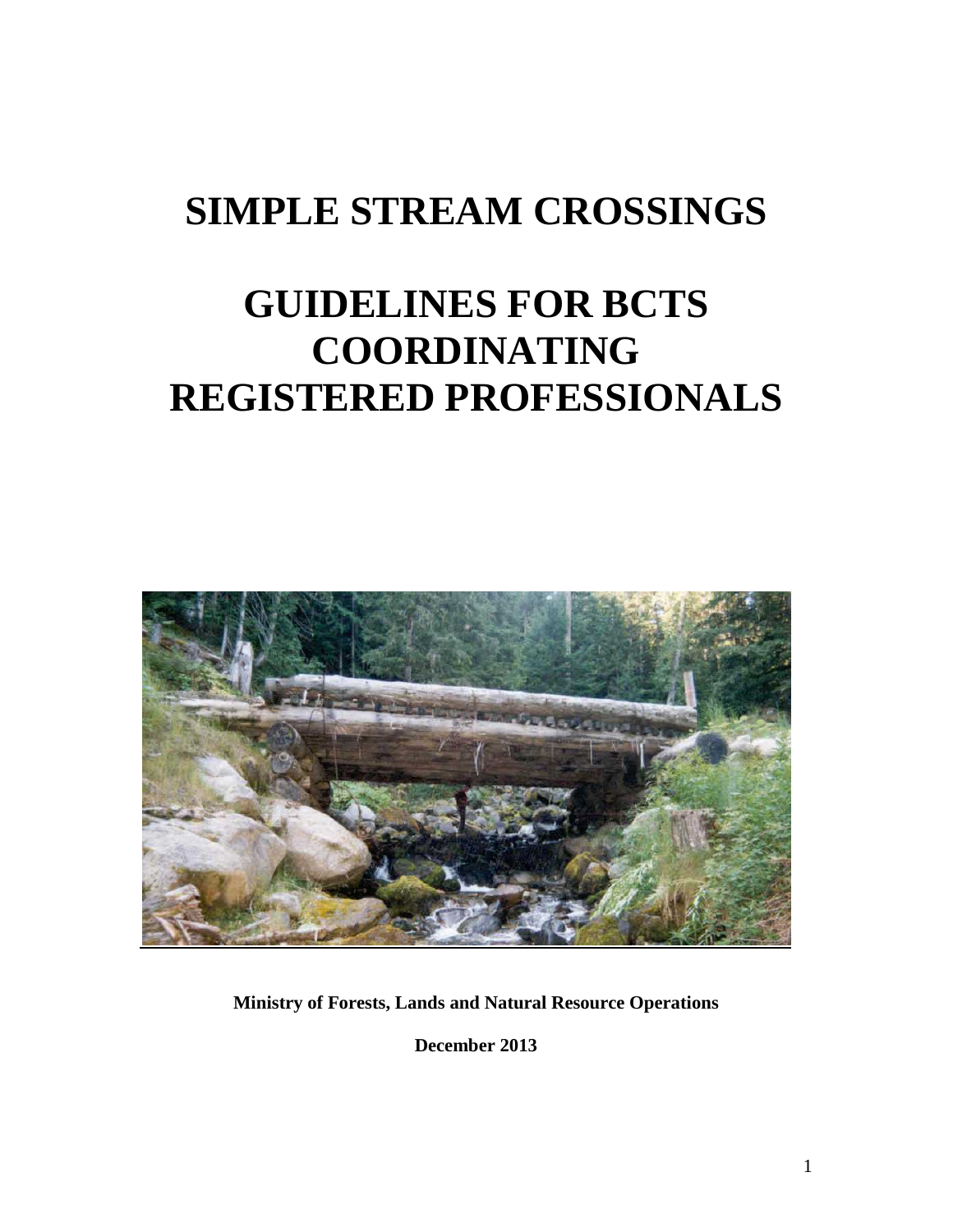## **INTRODUCTION**

## *Purpose*

This document is intended to provide guidance around project scope and personal qualifications to those BCTS managers who may wish to utilize in-house forest professionals for the design and construction of simple stream crossings, to those forest professionals who would undertake the role of coordinating registered professional (CRP), and to ministry bridge engineers who may be requested to carry out a professional review for a CRP. Accordingly, this document addresses specific issues and items for which a BCTS forest professional acting as the CRP must be equipped to carry out the necessary project work, providing continuity of professional responsibility through oversight and direct supervision, and making decisions related to:

- 1. selection of structure type and size;
- 2. project components/ roles and responsibilities tied to expected outcomes;
- 3. minimum/sample documentation of layout, design and construction details; and
- 4. baseline competencies/skill sets for CRPs.

#### *BCTS Rationale*

A local BCTS manager may determine that it is desirable for a forest professional in that office to undertake professional responsibility for simple bridges by becoming the CRP for those bridges. While there may be additional reasons for that decision, the following must all apply:

- there should be benefits to the program in the continuity of project planning from inception to completion;
- there will be a cost reduction to the program in project design and oversight; and
- the individual forest professional who is expected to become the CRP on the project must have the necessary skills to fully carry out this function (the CRP for BCTS bridges would retain outside professional expertise only for superstructure design).

#### *Background*

The initial consideration of using non-professional engineers to design and construct certain bridge crossings on forest roads led to inclusion of such and associated criteria in the Forest Road Regulation under the *Forest Practices Code Act* in 2000. The impetus for this amendment to the regulation was to allow simple bridges to be designed by a forest professional employed by the owner/builder of the structure, so that there were situations where it was not mandatory to retain a consulting engineer who generally was located some distance from the crossing site. Accordingly, there was and is no intention to create a class of consultants who would carry out the services under contract.

Simple crossings are currently defined in the *Guidelines for Professional Services in the Forest Sector - Crossings* (the Guideline). While the Guideline provides specific details and exceptions, these crossings generally involve single span, non-composite structures that are on stable streams, and that are restricted in length, height and foundation conditions. The Guideline provides a broad coverage of the role of a CRP with respect to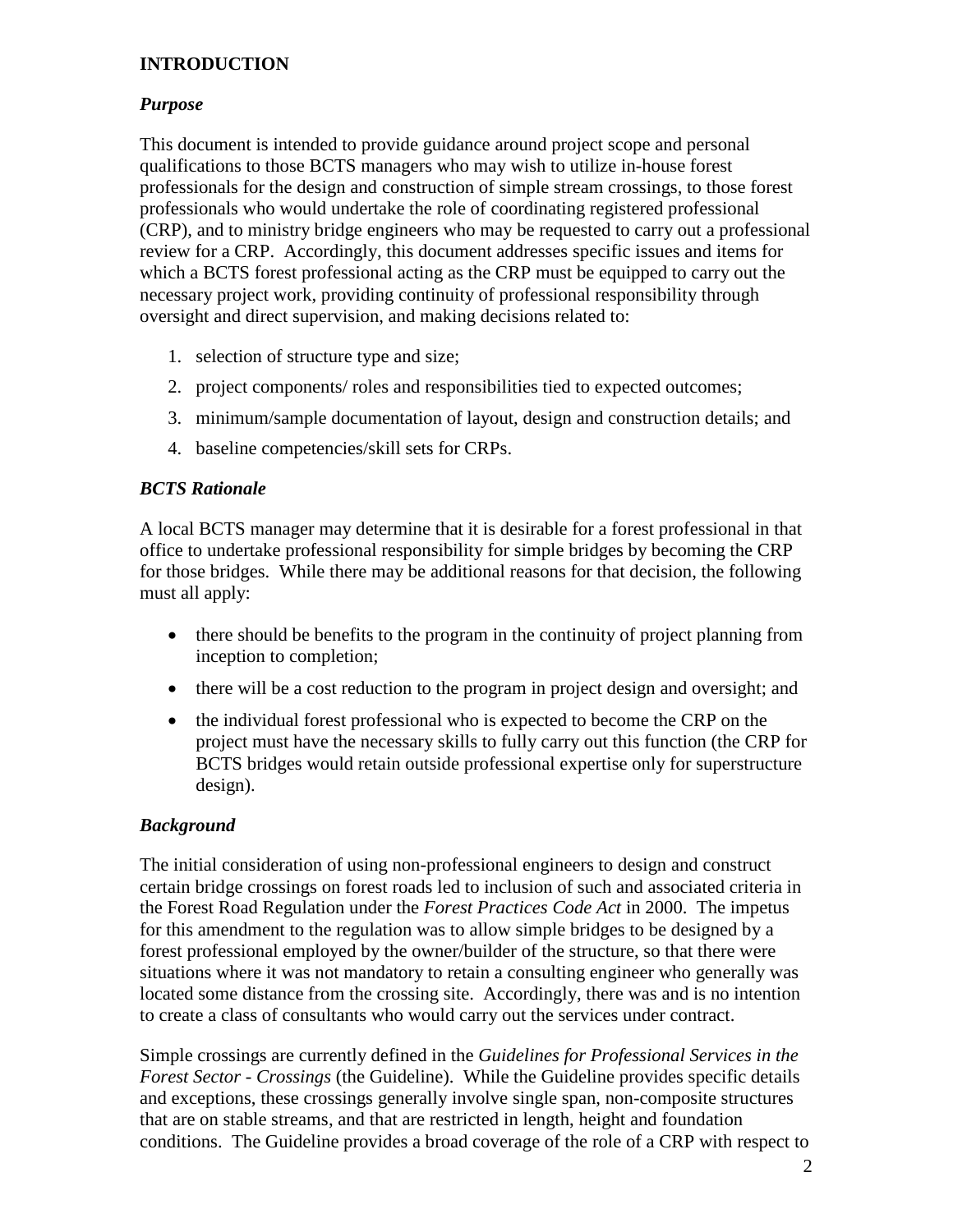all aspects of stream crossings on forest roads. Within that discussion, the Guideline also deals with constraints and conditions under which a forest professional might take professional responsibility for certain crossings. Perhaps the single most critical element of the Guideline that should convince a manager or a practitioner to stop and consider his or her options with respect to professional responsibility for a simple bridge crossing is:

*"The Coordinating Registered Professional can only accept and take responsibility for those projects for which they are equipped with the necessary skills and knowledge."*

#### *Review and Acceptance of Individuals as CRPs*

Normally, before forest professionals are hired by a local office, their professional certifications and personal skills have been scrutinized by the local management as being acceptable for the work to be assigned to the position. However, acting as in-house CRP for simple bridges is an add-on to the normal workload of the individual, and the expertise for such work has not previously been evaluated by either the professional organization that licenses the individual or the managers/supervisors of the staff professional. It is therefore imperative that a process be available to evaluate the abilities of the proposed CRP: prior to undertaking a simple BCTS bridge project as a CRP for the first time (or before the next project for those individuals who have been carrying out such work already), an individual forest professional must submit his or her work for evaluation by a ministry bridge engineer (in a region or at branch). This evaluation will take the form of a professional evaluation review, to inform the CRP candidate and the applicable BCTS manager that suitable design, evaluation and documentation practices are being applied to these simple bridge projects. The review may also determine any shortfalls in knowledge and abilities that are apparent, while providing some recommendations for upgrading those skills. Additionally, practicing CRPs should liaise with the bridge engineer(s) from time to time to fine tune their processes and outputs as they work on projects with differing component parts. Again, this liaison process can be formalized occasionally as a professional evaluation review.

## **APPLICATION**

A key objective of any such structure constructed by or for BCTS is to limit the exposure to risk as applied to:

- users of the bridge;
- workers constructing the bridge;
- utilities, properties and residents adjacent to the bridge;
- the environment, fish, water quality and other impacted resources;
- the forest professional acting as the CRP; and
- the ministry as the employer and owner, including short and long-term financial considerations.

Such simple bridge projects are considered within the framework of BCTS/government projects, and the components generally include:

• project planning and oversight;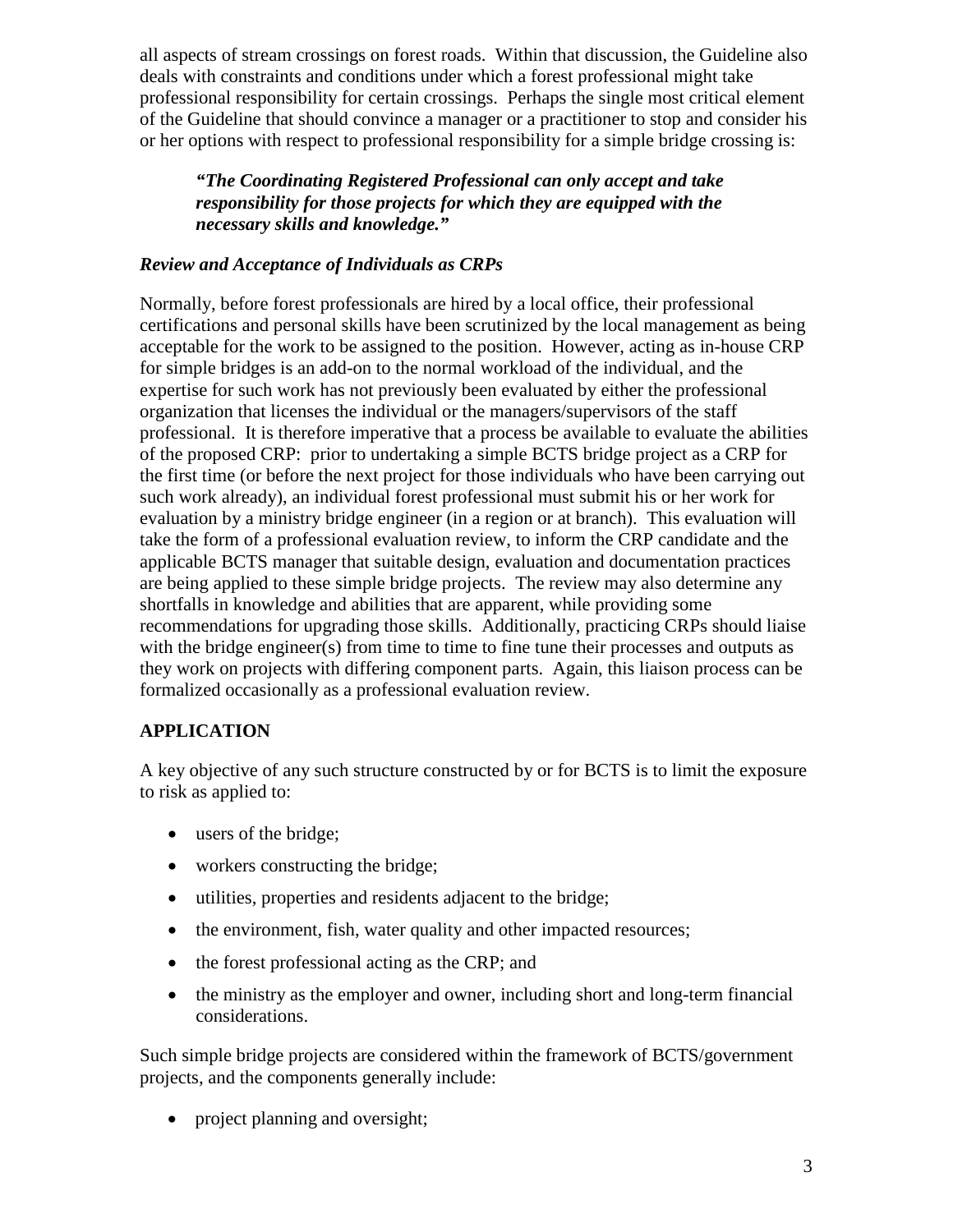- collection and analysis of site information and conditions;
- selection of bridge components;
- design of component parts, including the selection and utilization of design aids prepared by Professional Engineers; and
- field reviews during construction for acceptance of the structure.

For simple bridge projects to address the objectives of BCTS around the use of in-house CRPs, those applicable forest professionals must personally carry out *all* such work detailed above, either directly or by supervising the sub-professional work of others.

## **PROJECT COMPONENTS/ ROLES AND RESPONSIBILITIES**

A simple bridge crossing is normally composed of the following elements that require proficiency by the CRP:

- determination of bridge location, considering alignment of bridge to road and stream, constraints on stream channel works, and soils and topography;
- collection and application of site data;
- field layout;
- analyses of flood hydrology and stream hydraulics;
- determination of bridge span and clearance above high water;
- overall composition and general arrangement of the bridge and all connections and components, reflecting the site data and analysis, as well as the expected life span of the structure;
- superstructure design, including specified uses of professional design aids, complexities around material types and structural considerations, and relative costs of various options;
- substructure considerations, including connections to the superstructure, as well as foundations limitations;
- construction of the crossing; and
- use and maintenance of the completed structure.

## **STRUCTURE TYPE AND SIZE**

The Guideline provides some specific limitations to the size and nature of simple bridges, including:

- channel stability;
- foundation conditions;
- dimensions of sills and cribs;
- vertical and horizontal alignment of span and approaches;
- superstructure types (single span, non-composite); and
- simple bridges would not include: girder field splicing, welding and grouting.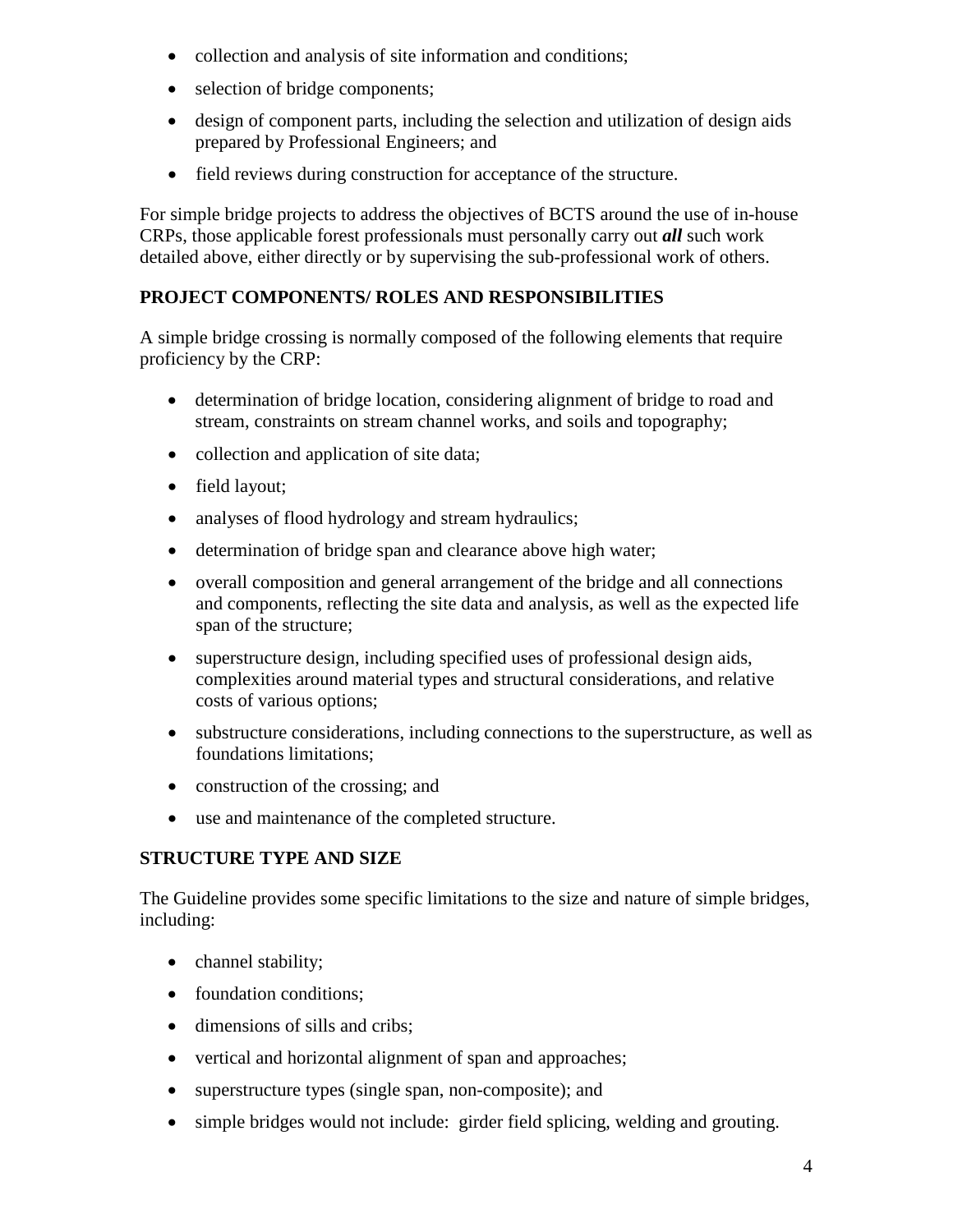Further, to limit the bridge's exposure to debris, ice and stream flow issues, simple bridges should be restricted to those located outside the wetted perimeter at design high water. This direction was contained in earlier Regulations under the *Forest Practices Code Act*.

The Guideline provides a limitation on foundation pressures to no more than 200 kPa. For most crossings, this will restrict the span of the simple bridge to one where the combined live and dead loading on the span will result in a bearing pressure of less than 200 kPa. Individuals assuming the responsibility as a CRP for a structure should have a working understanding of bridge bearing pressure determination and limitations and where the CRP is directly conducting this work must be competent in the determination of design bearing pressure and capacity.

The following table provides illustrative span limitations for various bridge superstructures and some simple typical foundation types. This table is must not be construed as a comprehensive listing or a design aid. The table is only intended for sample and illustrative purposes and is not a design aid.

| <b>Bridge Type</b>    | <b>Abutment Configuration</b> | <b>Maximum Span for Specified Design Vehicle</b><br><b>Configuration</b> (metres)<br>Factor of Safety = $1.2$ (DL+LL) |            |                  |
|-----------------------|-------------------------------|-----------------------------------------------------------------------------------------------------------------------|------------|------------------|
|                       |                               | <b>Highway</b>                                                                                                        |            | Off-Highway      |
|                       |                               | <b>BCL-625</b>                                                                                                        | L100       | L <sub>165</sub> |
| <b>All Steel</b>      | Single row lock-blocks        | 20                                                                                                                    | 14         | $>$ 200KPa       |
| Portable              | Two rows high lock-blocks     | 20                                                                                                                    | 12         | $>$ 200KPa       |
|                       | 400 Wide Timber/Log Sill      | $>$ 200KPa                                                                                                            | $>$ 200KPa | $>$ 200KPa       |
|                       | 600 Wide Timber/Log Sill      | 14                                                                                                                    | $>$ 200KPa | $>$ 200KPa       |
|                       | 800 Wide Timber/Log Sill      | 20                                                                                                                    | 12         | $>$ 200KPa       |
| <b>Timber Deck on</b> | Single row lock-blocks        | 28                                                                                                                    | 15         | $>$ 200KPa       |
| <b>Steel Girders</b>  | Two rows high lock-blocks     | 23                                                                                                                    | 13         | $>$ 200KPa       |
|                       | 400 Wide Timber/Log Sill      | $>$ 200KPa                                                                                                            | $>$ 200KPa | $>$ 200KPa       |
|                       | 600 Wide Timber/Log Sill      | 14                                                                                                                    | $>$ 200KPa | $>$ 200KPa       |
|                       | 800 Wide Timber/Log Sill      | 23.5                                                                                                                  | 12.5       | $>$ 200KPa       |
| <b>Concrete Deck</b>  | Single row lock-blocks        | 19.5                                                                                                                  | 12.5       | $>$ 200KPa       |
| on Steel Girders      | Two rows high lock-blocks     | 16                                                                                                                    | 11         | $>$ 200KPa       |
|                       | 400 Wide Timber/Log Sill      | $>$ 200KPa                                                                                                            | $>$ 200KPa | $>$ 200KPa       |
|                       | 600 Wide Timber/Log Sill      | 11.5                                                                                                                  | $>$ 200KPa | $>$ 200KPa       |
|                       | 800 Wide Timber/Log Sill      | 16.5                                                                                                                  | 10.5       | $>$ 200KPa       |
| <b>Concrete Slabs</b> | Single Row lock-blocks        | 13.5                                                                                                                  | 9          | $>$ 200KPa       |
|                       | Two rows high lock-blocks     | 11.5                                                                                                                  | $>$ 200KPa | $>$ 200KPa       |
|                       | 400 Wide Timber/Log Sill      | $>$ 200KPa                                                                                                            | $>$ 200KPa | $>$ 200KPa       |
|                       | 600 Wide Timber/Log Sill      | $>$ 200KPa                                                                                                            | $>$ 200KPa | $>$ 200KPa       |
|                       | 800 Wide Timber/Log Sill      | 11.5                                                                                                                  | $>$ 200KPa | $>$ 200KPa       |

## **Maximum Bridge Spans (metres) for Maximum 200 KPa Foundation Bearing Pressure**

Assumptions:

- Allowable bearing Capacity of Soil  $= 200kPa$
- Timber/Log Sill Brg area:
	- 1) 400 x 4500 = 1.8 m<sup>2</sup>
	- 2) 600 x 4500 = 2.7 m<sup>2</sup>
	- 3) 800 x 4500 = 3.6 m<sup>2</sup>
- Lock Block Abutment Brg Area =  $750 \times 6000 = 4.5 \text{m}^2$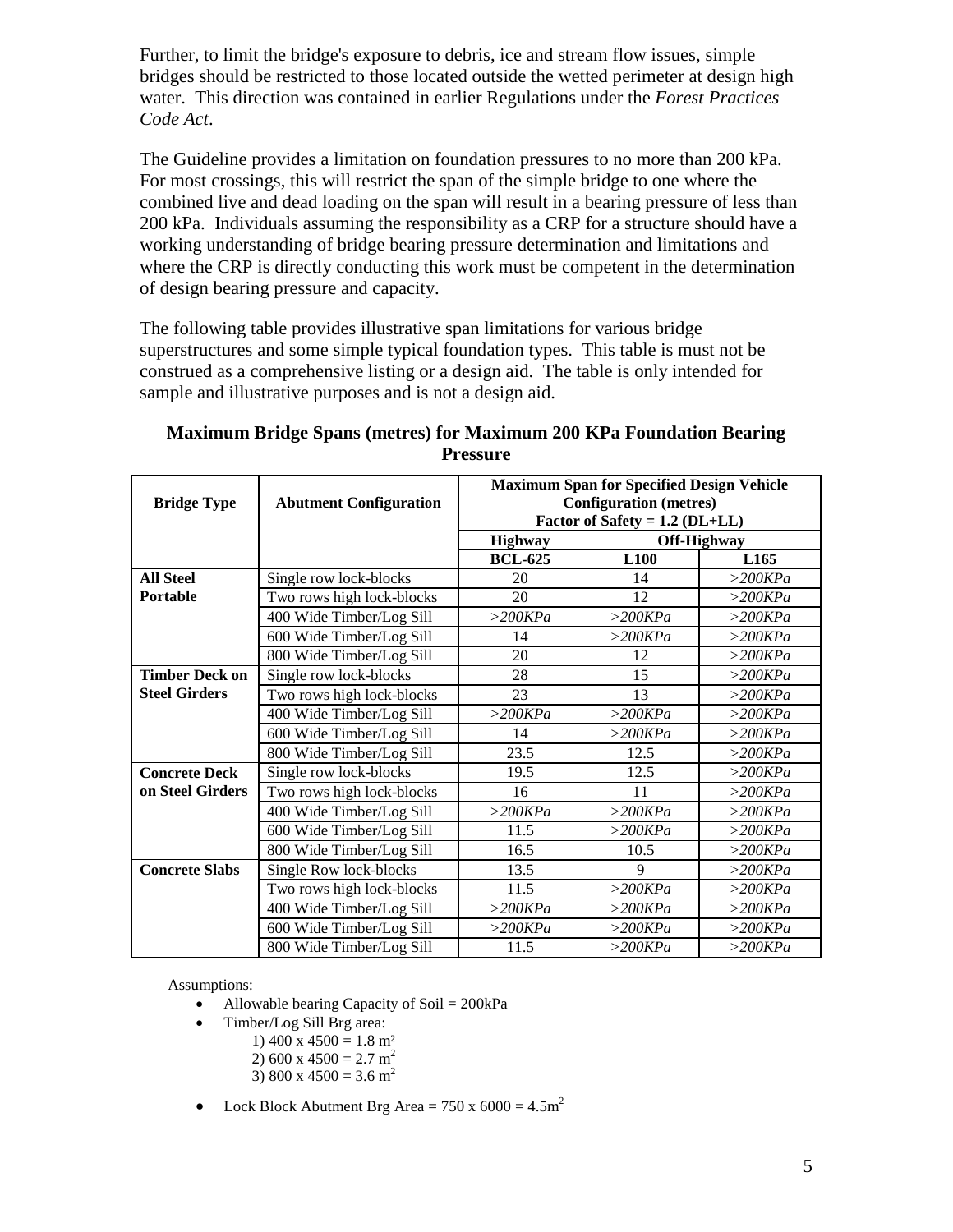#### **DOCUMENTATION**

#### *Contents*

The quality and quantity of documentation of layout, design and construction details for a simple crossing project must be sufficient to provide all of the following:

- planning options (including project timing, location alternatives, and lifespan of the structure) that can be reviewed and approved by other agencies and ministry programs;
- topographic and geometric information for field crews to properly lay out the crossing on the ground;
- dimensions and specifications to direct the constructor to select suitable bridge materials;
- dimensions, details, notes and specifications to allow the constructor to erect the structure accurately, safely and in a structurally sound manner;
- design and drawing information that would be sufficient for an independent peer review of the design of the crossing;
- evidence of professional responsibilities tied to a specific portion or phase of the work, without overlap or gaps in such responsibilities.

To realize the foregoing outcomes, suitable documentation must be completed in a clear and legible manner so that others may review the information, and placed on the project file. Such documentation includes:

- a project checklist (see Appendix A), indicating project components plus items requiring consideration by the CRP, and situations requiring the CRP to sign and seal the outputs;
- field notes to record site data, including topography, controls, stream characteristics and measurements of flow,
- site plan appropriate for the nature of the proposed bridge. The site plan typically includes:
	- ο locations of stream flow measurements;
	- ο plan and profile of the approaches and crossing;
	- ο adjacent constraints/controls or items that may be impacted by the structure;
	- ο description of crossing foundation and stream bank material types;
- design notes, including a record of the reviews of alternative configurations and spans, based on:
	- o stream flow calculations;
	- o design high water elevation;
	- o stability of the stream banks;
	- o impacts on adjacent resources;
	- o projected life span of the crossing structure; and
	- o comparisons of alternatives and their relative costs;
- general arrangement drawings, including details of professional design aids; note that a general arrangement drawing used for soliciting alternative superstructures or prices must be signed and sealed by the CRP (any structural concepts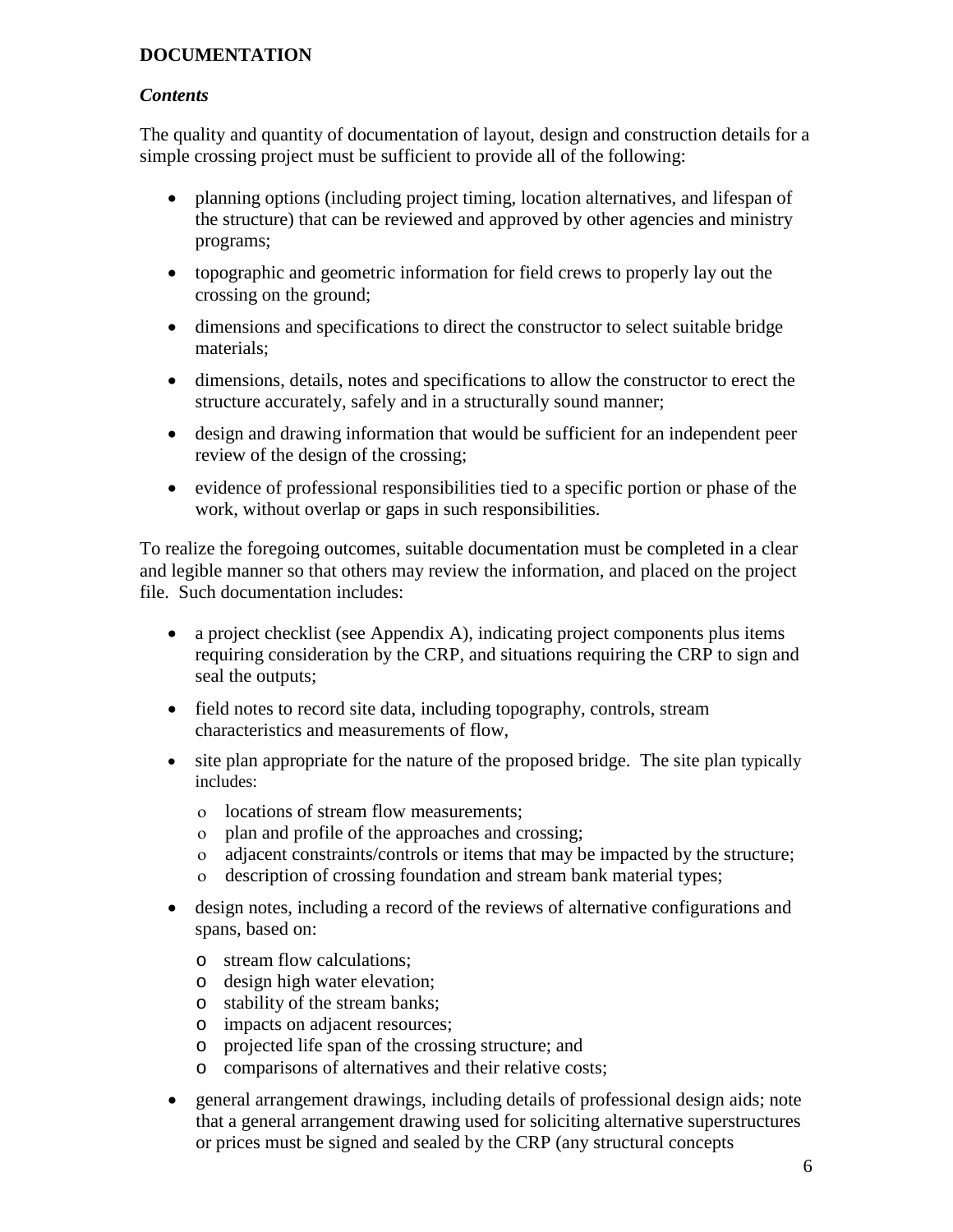incorporated in the drawing must be reviewed and signed off by a P.Eng before the CRP signs and seals the drawing);

- design/construction drawings, including shop drawings and construction notes where applicable;
- for re-used portable spans, a record by a qualified inspector that he/she has inspected the span at the new site, and has not found any damage or deterioration that would preclude its re-use at this location (should there be any such damage or deterioration, a P.Eng. would be retained to examine the span, and design and oversee any remedial work to repair the structure);
- records of field inspection(s) of the construction;
- as-built records, incorporating assurance of the construction's general conformance with the approved design, approved changes to the original design and data entry into the bridge register following construction; and
- use of professional seals on the final drawings.

#### *Required Drawings*

| <b>Bridge Type</b>                                               | <b>General</b>                                              | <b>Superstructure Drawing</b>                                                                                                                                                                                                                                                                                                                                                                                                                                                        |
|------------------------------------------------------------------|-------------------------------------------------------------|--------------------------------------------------------------------------------------------------------------------------------------------------------------------------------------------------------------------------------------------------------------------------------------------------------------------------------------------------------------------------------------------------------------------------------------------------------------------------------------|
|                                                                  | Arrangement<br><b>Drawing</b>                               |                                                                                                                                                                                                                                                                                                                                                                                                                                                                                      |
| Permanent bridge span<br>(including first-use<br>portable spans) | <b>Required</b>                                             | <b>Required</b>                                                                                                                                                                                                                                                                                                                                                                                                                                                                      |
| Log stringer bridges                                             | <b>Required</b>                                             |                                                                                                                                                                                                                                                                                                                                                                                                                                                                                      |
| Re-used portable spans                                           | <b>Required</b><br>(see also<br>Superstructure<br>Drawings) | <b>Optional</b> (to be included where<br>there may be insufficient space on<br>the General Arrangement<br>Drawing to provide a schematic of<br>the portable span incorporating<br>sufficient details to:<br>identify the types and<br>dimensions of components of<br>the re-used superstructure,<br>including girders or stringers<br>and deck;<br>confirm the identity of the re-<br>used structure; and<br>list any transportation<br>requirements that may need to<br>be followed |

#### a) General Arrangement Drawing details:

- standard title block with:
	- o site and structure number noted;
	- o CRP's name and seal, taking professional responsibility for the overall layout and design of the bridge;
	- o name of the stream, road, and station (km) and adequate information to detail the location of the structure;
	- o drawing scale;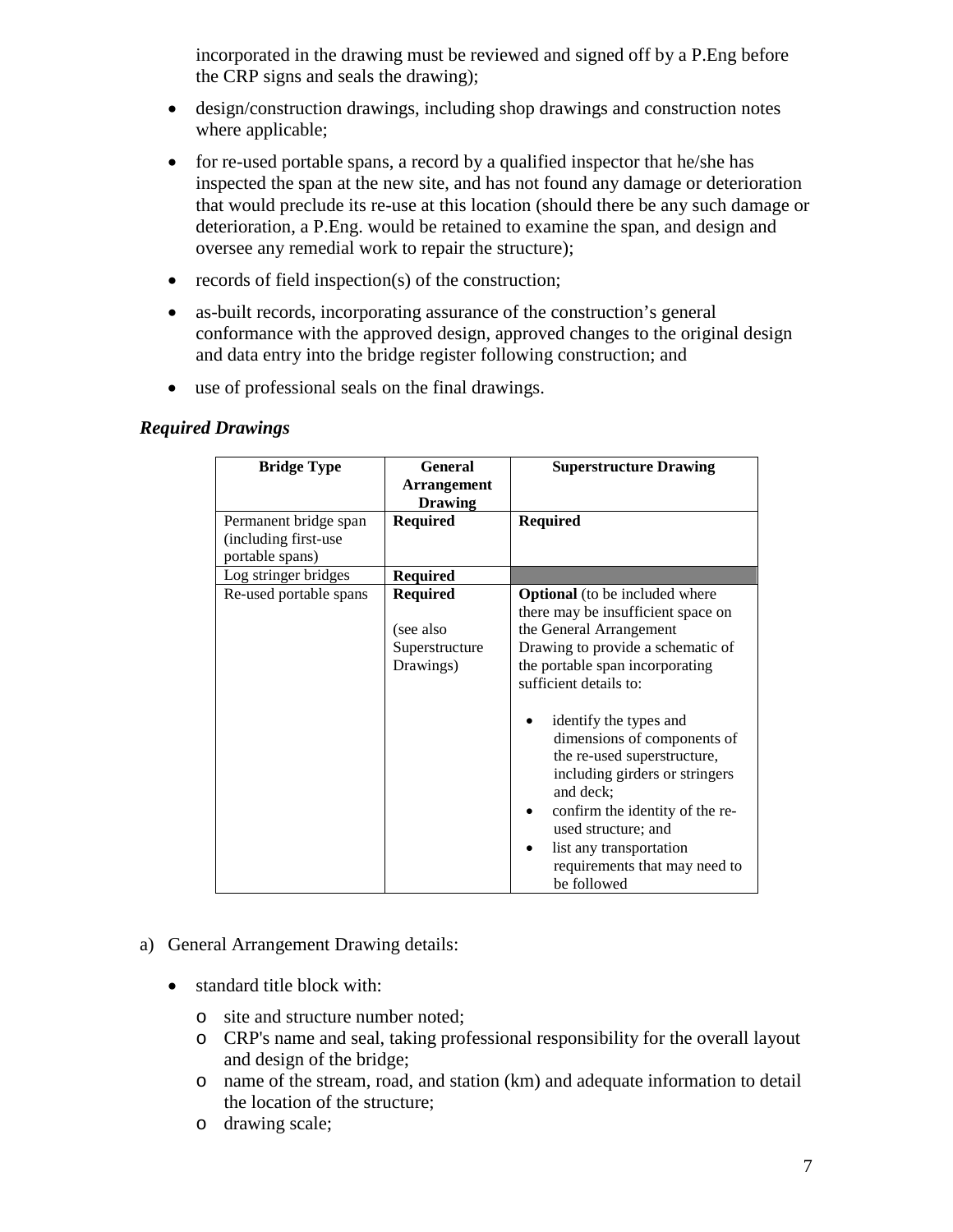- site location key map;
- design vehicle configuration for load and alignment;
- design code references (the most recent version of the *[CAN/CSA S6-00 –](http://www.csagroup.org/news/newsletters/perspectives/default.asp?articleID=5257&searchType=allWords&searchWordList=CAN%2FCSA+S6&language=English) [Canadian Highway Bridge Design Code](http://www.csagroup.org/news/newsletters/perspectives/default.asp?articleID=5257&searchType=allWords&searchWordList=CAN%2FCSA+S6&language=English)* and the *[Canadian Foundation](http://www.library.for.gov.bc.ca/ipac20/ipac.jsp?session=1142YS772470N.89342&menu=search&aspect=basic_search&npp=10&ipp=20&profile=mof&ri=1&source=142.36.141.139%40%21forest&index=.GW&term=Canadian+Foundation+Engineering+Manual&x=8&y=12&aspect=basic_search) [Engineering Manual](http://www.library.for.gov.bc.ca/ipac20/ipac.jsp?session=1142YS772470N.89342&menu=search&aspect=basic_search&npp=10&ipp=20&profile=mof&ri=1&source=142.36.141.139%40%21forest&index=.GW&term=Canadian+Foundation+Engineering+Manual&x=8&y=12&aspect=basic_search)*);
- design high-water elevation;
- clearance between the design high-water level and soffit (low point of underside of superstructure) of the bridge;
- road approaches and grades, including width requirements (e.g., allowance for vehicle side tracking) and side slopes, to a sufficient distance back from the bridge to show potential problems, or to the end of the first cut or fill;
- dimensioning and labelling of component parts;
- standard arrangement of log stringers, curbs, needle beams, decking and cribs or sills, and connection details to each other;
- where applicable, standard arrangement of portable superstructure and connection details to substructure;
- relevant site data that might be required to finalize a location or design:
	- o the riparian class for streams or lake classification;
	- o the apparent high-water elevation of the stream, based on visible evidence of recent flooding;
	- o a description of stream stability and stream bank materials, including any evidence of bedrock at the crossing location;
	- o cross-sections and a profile of the stream: one cross-section should be along the proposed road centreline and extend beyond the stream channel width, normally to at least 50 m on each side;
	- o horizontal and vertical location of reference points established during the site survey, which can be used to establish (and re-establish) the structure location during construction; and
	- o the date of the survey and name of the surveyor.

If a fish stream is involved, the *Fish-stream Crossing Guidebook* Chapter 3 should be consulted for additional site information requirements.

- location (vertical and horizontal) of proposed structure relative to field reference points;
- for bridges on a grade, deck elevations at bridge ends relative to field reference points;
- approach barriers, if required;
- abutment elements, configuration, and connections;
- dimensions and sizes of components;
- field fabrication details, where applicable;
- scour protection: dimensions, composition, extent of placement, design slope and other considerations;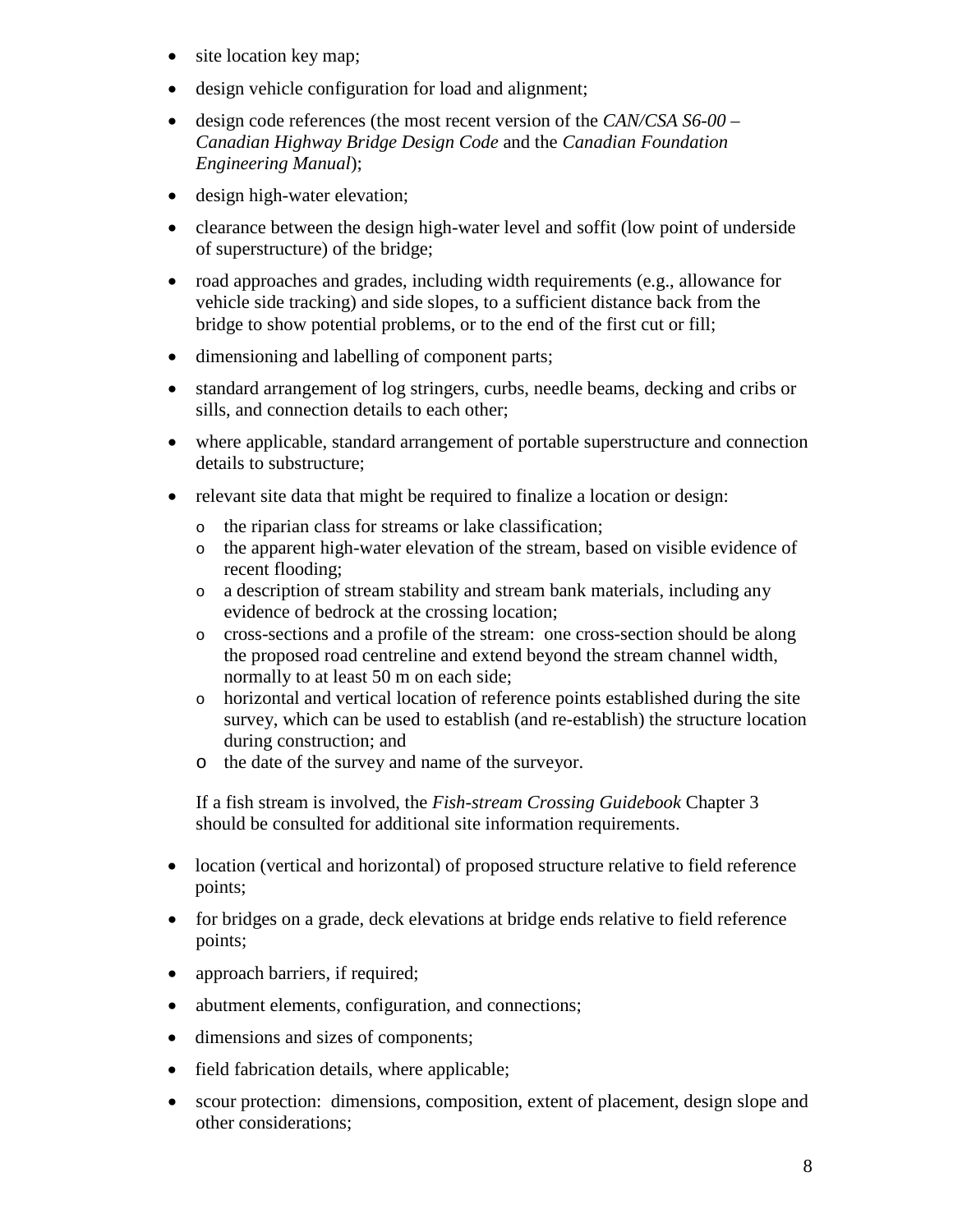- foundation requirements, material types and depth, and compaction level limit of construction for contract purposes;
- specifications for foundation/fill materials and those bridge materials not specified on other drawings, where applicable;
- special instructions relating to material erection, installation standards, requirements, or methods as deemed necessary;
- references to those professional design aids that are used and in the public domain; professional design aids that are proprietary are to be attached to the design notes; and
- references to other drawings, where applicable.
- b) Superstructure Drawing details:
	- standard title block with:
		- o site and structure number noted;
		- o P.Eng's name and seal, taking professional responsibility for the design and drawing of the superstructure elements;
		- o name of the stream, road, and station (km) and adequate information to detail the location of the structure;
		- o drawing scale;
	- component details, including dimensions, sizes and connections (including connections to substructure);
	- materials specifications and CSA references, including but not limited to:
		- ο steel grades, impact category, finish;
		- ο timber species, grades, preservative treatment;
		- ο concrete strength, slump, and air entrainment, related to both precast and cast in place items;
		- ο girder to sill bearings;
		- ο superstructure elements, configuration, and connections;
		- ο girder or stringer arrangements and connections;
		- ο curb configuration, connections, and component elements;
		- ο field fabrication details, where applicable.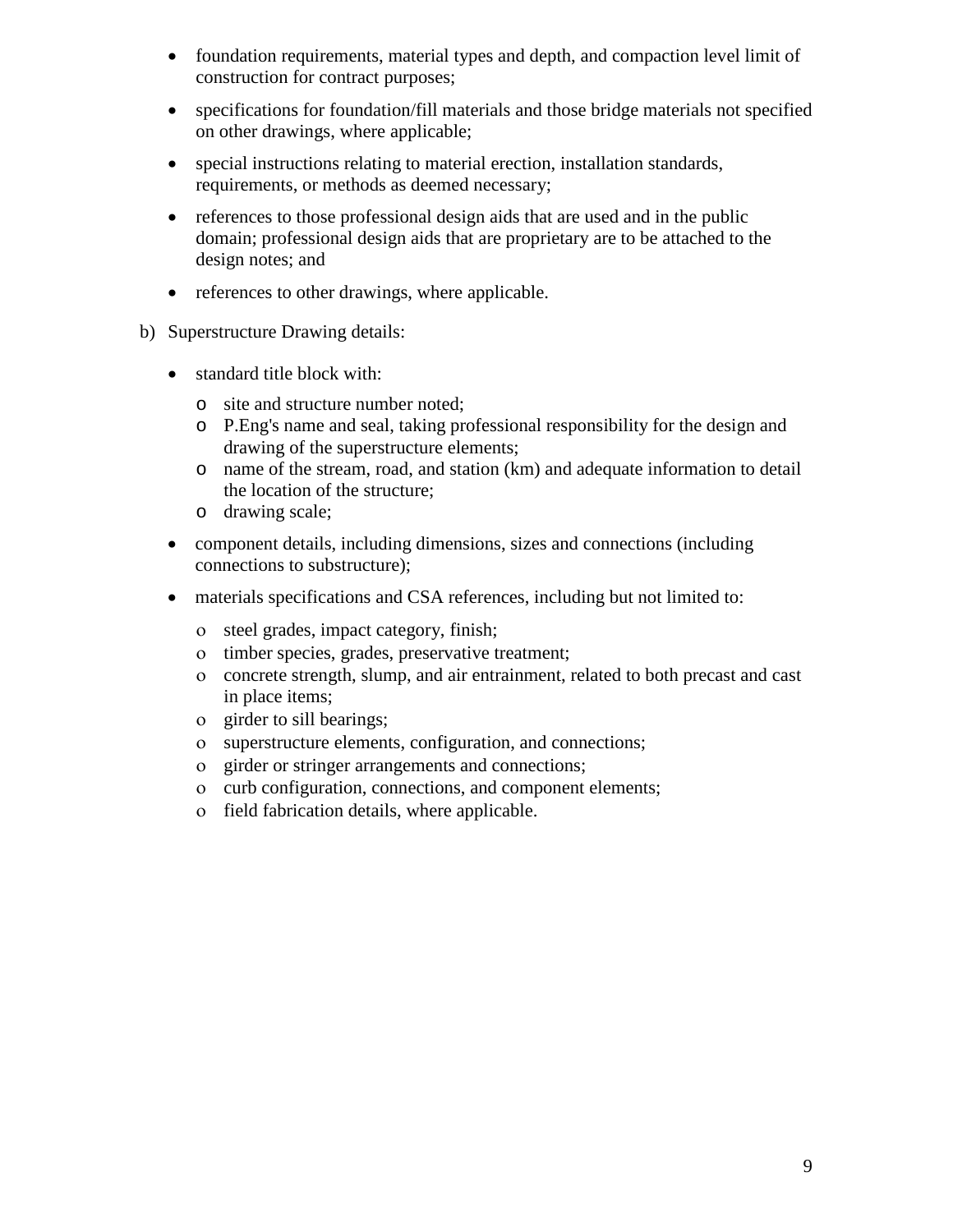#### *Field Reviews during Construction*

The CRP, or designate under his or her "direct supervision", must carry out field reviews that the CRP in his or her professional discretion considers necessary to ascertain whether the bridge construction work substantially complies in all material respects with the approved construction documents (e.g., design drawings, specifications, and supporting documents) prepared for the work.

This enables the CRP in a timely manner to direct and approve any necessary amendments to the design (and hence the construction) due to unforeseen site conditions. Prior to commencement of construction, the CRP would complete the form FS 137 Assurance of Field Reviews, to record the proposed number and timing of field reviews. During construction, the CRP and any designates would maintain suitable field notes to record any problems that might occur, together with the resulting remedial works.

#### *Record (As-built) Drawings and Documents*

Upon completion of bridge construction, the CRP would prepare record (as-built) drawings and documents as a record to document what was constructed or implemented at the crossing. The types of documented information would vary, but can include measurements, elevations, sizes or notes marked on the approved construction documents, including any significant amendments or modifications to the bridge design. The CRP would sign and seal the record drawings and documents once completed. Following construction of the bridge, the CRP ensures that the record drawings and documents are placed on the appropriate ministry file.

The types of changes showing on record drawings and documents normally include:

- actual log stringer, curb, needle beam and crib log dimensions (span lengths and diameters);
- any changes to fabricated materials;
- actual footing base elevation, deck elevation, and alignment location; and
- confirmation of scour protection requirements.

Additional record documentation might include:

- fabrication plant inspection reports, including mill test certificates and concrete test results; and
- any other pertinent fabrication, field, and construction data.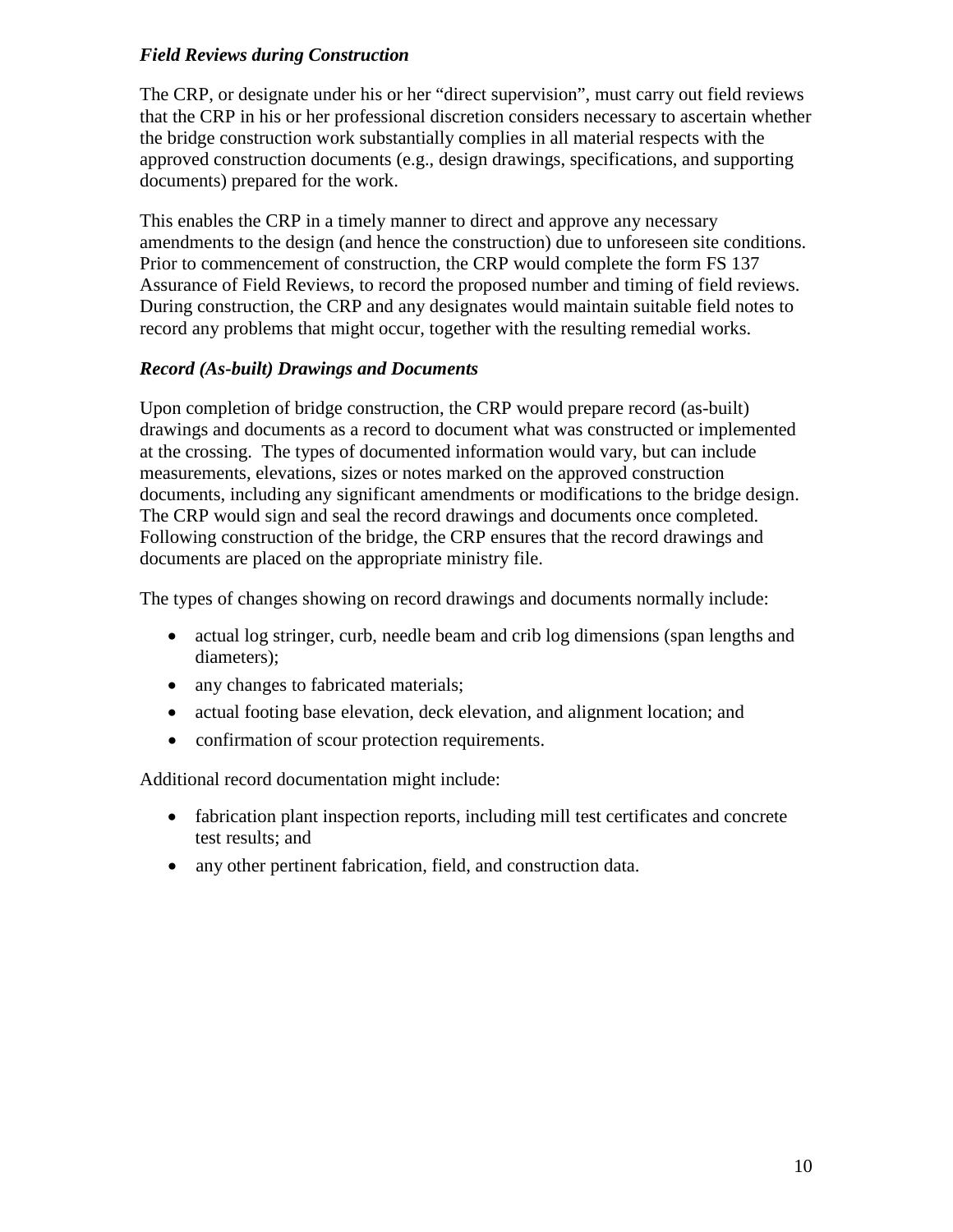#### *Crossing Construction Assurance for Simple Crossings*

After construction of a simple crossing, the CRP *must* sign and seal a statement (**FS 1414 form**) indicating that the entire structure is in general conformance with the approved construction documents. The **FS 1414** form, *CRP Crossing Assurance Statement***,** is required for all simple crossing works and is the only form required when the CRP carries out all of the professional services – coordination, planning/design, record drawings, and crossing construction conformance. The **FS 138** form, *Statement of Construction Conformance***,** is required and shall supplement the FS 1414 when another professional engineer or forester is responsible for conducting construction field reviews for a simple crossing, who is not the CRP. In order for the CRP to sign the FS 1414 in such a case, the CRP would need to satisfy himself or herself that the other professional who conducts the field reviews is qualified to do so and has conducted appropriate field reviews and provided suitable documentation to demonstrate adequate due diligence.

#### *FS 1414 - CRP Crossing Assurance Statement*

The **FS 1414** form, *CRP Crossing Assurance Statement*, replaces the former "*CRP Statement of Bridge Construction Conformance*" form formerly provided in chapter 4 of the *Engineering Manual*. The new FS 1414 is for construction of simple crossings. This form is consistent with the generic crossing assurance statement form provided in the APEGBC and ABCFP Joint Practices Board professional practice guidelines titled, "*[Guidelines for Professional Services in the](https://www.apeg.bc.ca/Resources/Professional-Practice/Professional-Practice-Guidelines)  [Forest Sector –](https://www.apeg.bc.ca/Resources/Professional-Practice/Professional-Practice-Guidelines) Crossings*."

The FS 1414:

- is required for all bridge and major culvert crossings and is to be signed by a PEng or RPF acting in the role of the CRP;
- its use by RFPs is limited to "simple" structures;
- is consistent with the generic *Crossing Assurance Statement* form provided in the "*[Guidelines for Professional Services in the Forest Sector –](https://www.apeg.bc.ca/Resources/Professional-Practice/Professional-Practice-Guidelines) Crossings*";
- shall be supplemented with an FS 138 where the CRP has delegated the construction field services to another professional engineer or forester;
- is more encompassing than the FS 138 because it is designed to be used by the CRP who is responsible for all professional services for the crossing project including coordination, planning/design, record drawings, and crossing assurance statement.

#### *FS 138 - Statement of Construction Conformance (Construction of Bridges, Major Culverts, and Other Structures)*

The **FS 138** form, *Statement of Construction Conformance*, has been updated. This form is for use for construction conformance of bridges, major culverts and other ministry structures. The form has been revised to utilize the term "professional of record" and to provide for RPF sign-off (as applicable).

The FS 138:

- is to be signed by a PEng or RPF who provides construction field services only, where bridge or major culvert project planning and engineering design was likely carried out by others;
- its use by RPFs is limited to "simple" structures;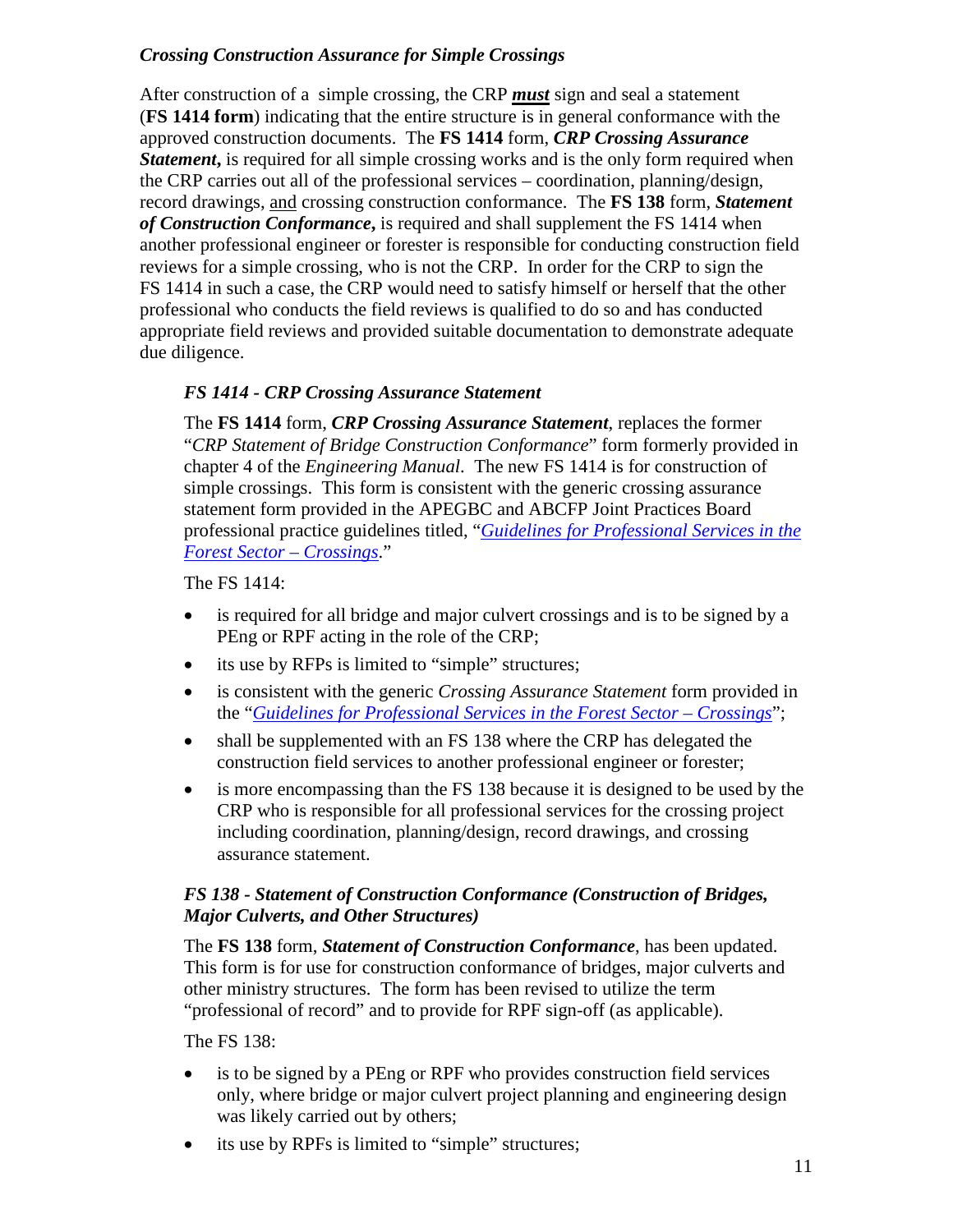- is not a crossing assurance statement [i.e., it is not intended to address the Coordinating Registered Professional (CRP) role];
- may be used for a bridge, major culvert, retaining structure or other engineered structure.

#### *Use and Maintenance of the simple crossing*

In addition to record drawings and documents, the CRP places on the same file/register any apparent or known future inspection and maintenance issues, together with a recommendation for the frequency of future routine maintenance inspections. The intent is to ensure that any particular aspects that the CRP may have considered in producing the design or identified during construction, which require inspection attention, is clearly identified.

#### **BASELINE COMPETENCIES/SKILL SETS**

#### *Competency*

Professional competence in a subject area typically arises from:

- formal study such as university courses; or equivalent knowledge gained from a combination of short courses, workshops and self study;
- understanding of and familiarity with the professional and technical component parts of the project;
- office and field experience related to such project work experience, usually with mentoring by a senior professional; and
- continuing professional development keeping abreast of emerging literature, research and studies.

Some proficiency is required in all facets of a simple crossing project, including:

- layout;
- site data collection;
- site plan;
- hydrology/hydraulics;
- determining span length; and
- selecting substructure type.

#### *Education and Education Equivalent*

For simple bridge crossings, a CRP must have appropriate training in subjects such as:

- crossing structure design;
- forest road design;
- terrain analysis;
- soil strength and other soil properties;
- stream flood hydrology and hydraulics; and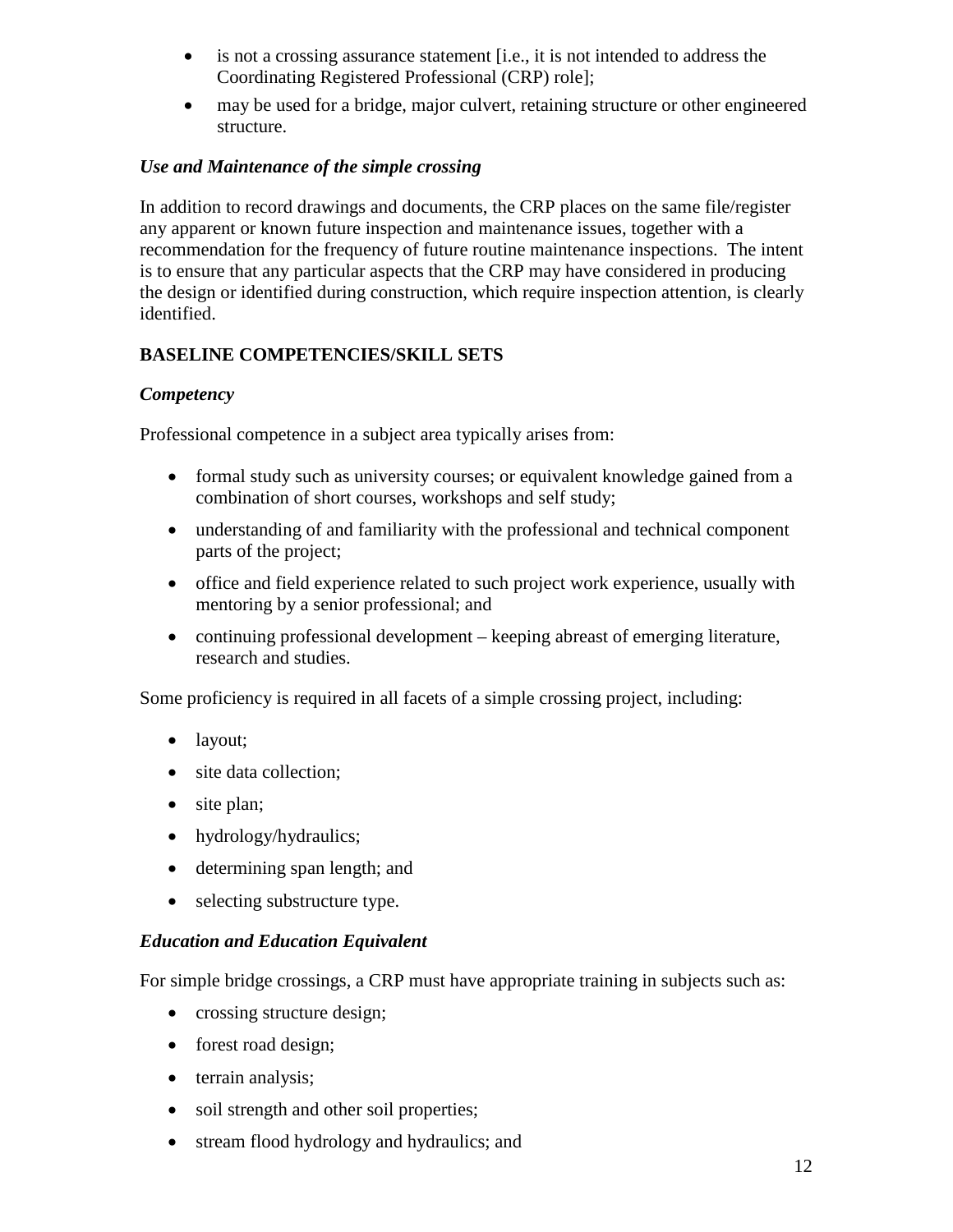• route and site surveying.

For CRPs having limited university/technical school level academic equivalents for the above subjects, but having successfully completed applicable courses and seminars, ensure that the Understanding and Familiarity applies, and that the Experience is particularly applicable and complete.

#### *Understanding of and Familiarity with Subject Matter/Topics*

A CRP needs to be generally familiar with the following items:

- guidebooks and professional guidelines applicable to:
	- ο fish stream identification;
	- ο fish stream crossings;
	- ο forest road engineering;
	- ο terrain stability management and assessment;
	- ο riparian management; and
	- ο other relevant manuals.

A CRP also needs to be familiar with the following items on a region or area-specific basis:

- methods of bridge construction;
- common road construction practices;
- factors affecting workability/stability/performance of fills and cut slopes;
- relevant regulatory requirements for bridge design and construction;
- assessing environmental impacts; and
- worker and bridge user safety.

#### *Experience*

A CRP should have sufficient bridge project experience, derived from several projects a year spread over a period of at least 3 years, such that the experience would include:

- working under the supervision or mentorship of a Professional Engineer seasoned in this area of practice;
- a range of ground conditions and design complexity; and
- time spent with bridge foremen and machine operators carrying out bridge construction and maintenance.

The CRP's work experience and responsibilities during that period should be a combination of *all* of the following:

- planning;
- field layout of bridges;
- bridge site data collection and site plan preparation;
- general bridge design, and coordination of specialist design components;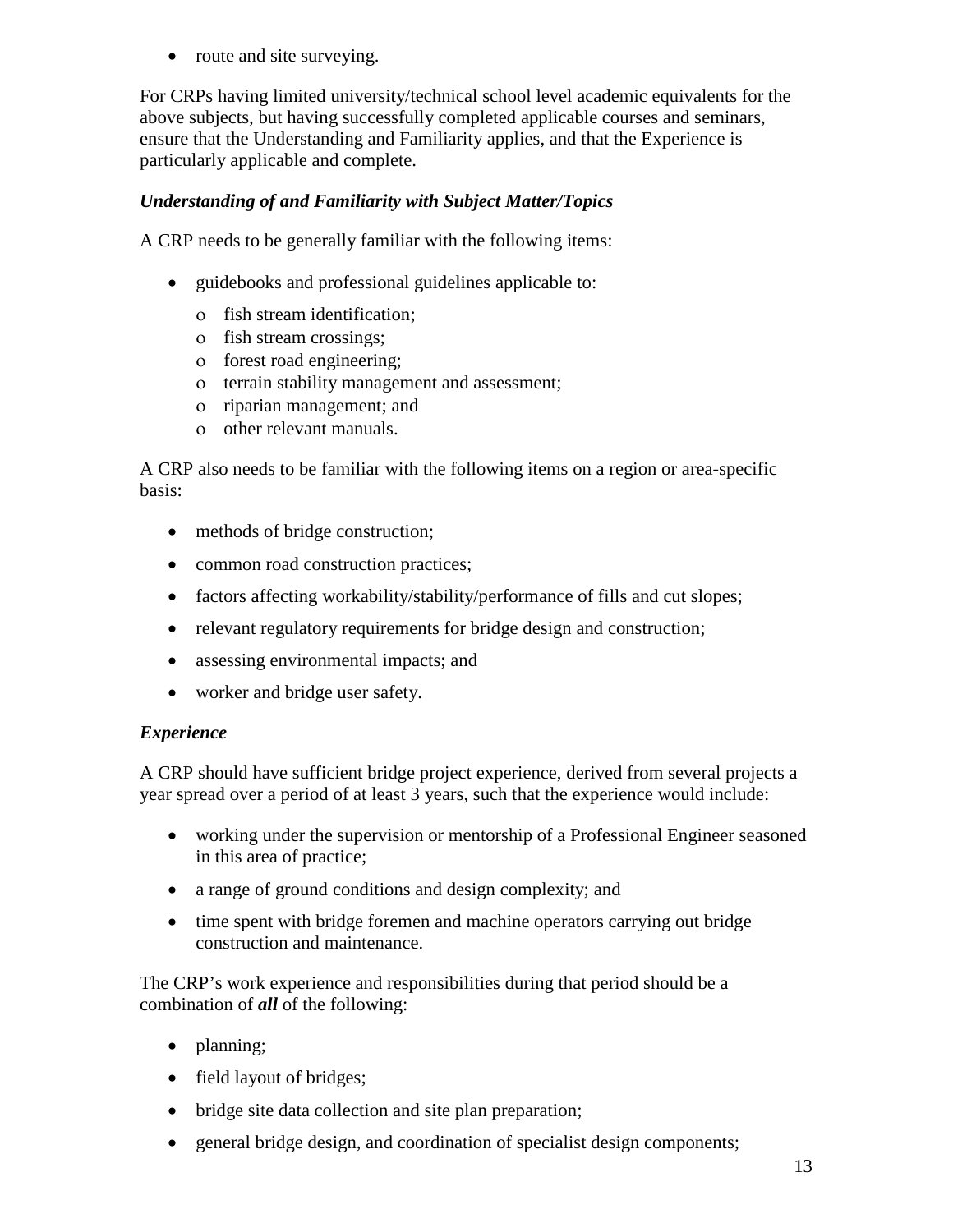- bridge construction; and
- bridge use and maintenance.

As a result of the above knowledge and skills, the CRP should be able to generate the outcomes as detailed in Appendix B for each of the simple bridge crossing activities.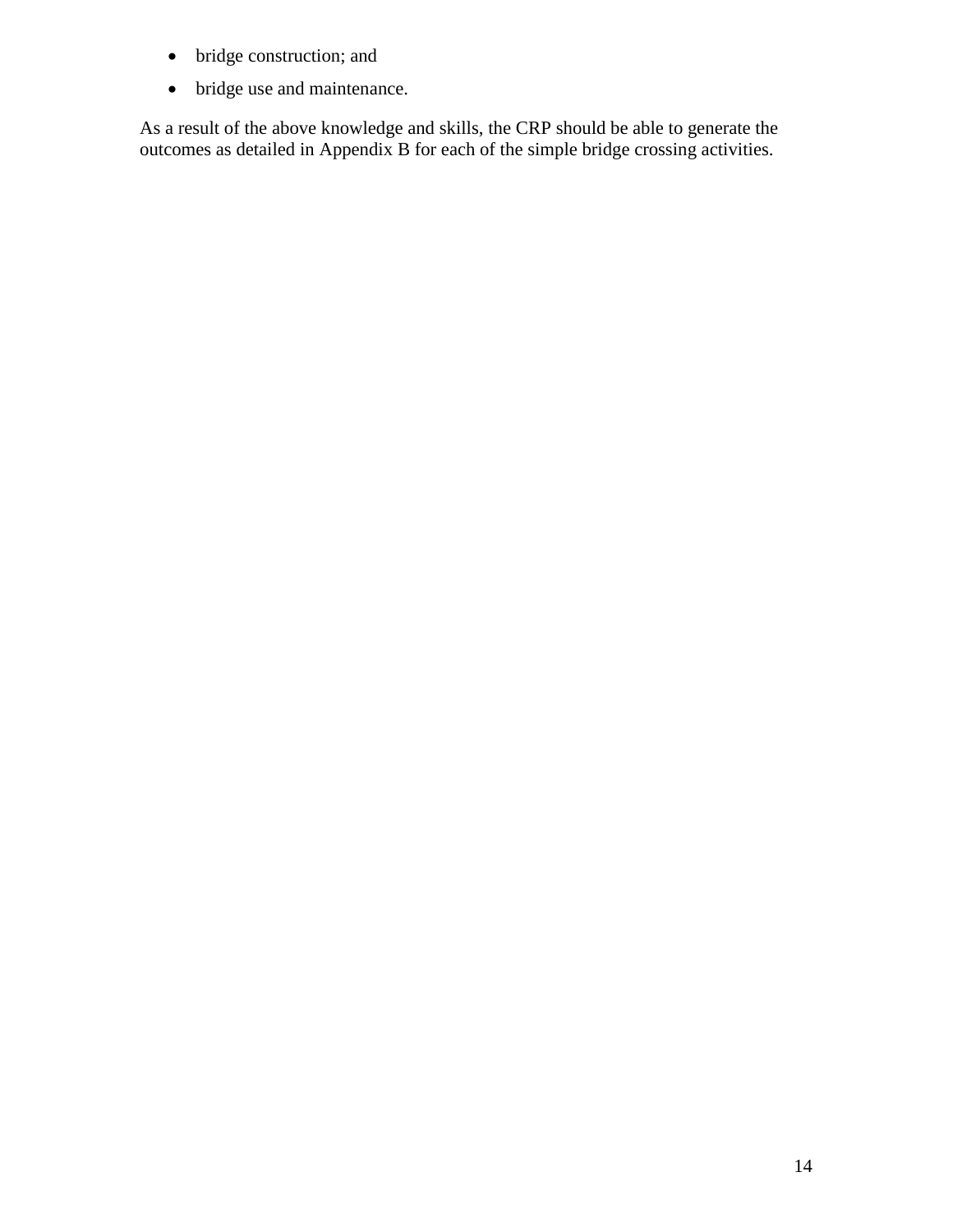## **Appendix A:**

# **CRP Project Tracking Checklist**

*CRP to use this checklist to complete a record of key decisions made by the CRP and any other professionals undertaking specific responsibility during the project.*

| <b>Structure ID</b>        | <b>Road Name</b>     | Location           |
|----------------------------|----------------------|--------------------|
| <b>BCTS Business Area:</b> | <b>Crossing Name</b> | <b>Project No.</b> |

#### **PLANNING:**

| $\Box$ consultation to determine project timing,<br>location alternatives, and lifespan of the<br>structure |  |  |
|-------------------------------------------------------------------------------------------------------------|--|--|
|-------------------------------------------------------------------------------------------------------------|--|--|

#### **LAYOUT:**

| $\Box$ determine bridge location                                                    |  |
|-------------------------------------------------------------------------------------|--|
| $\Box$ collect and apply site data                                                  |  |
| $\Box$ determine bridge span and clearance<br>above high water                      |  |
| $\Box$ decide on overall bridge composition,<br>general arrangement and connections |  |

#### **DESIGN:**

| $\Box$ analyze flood hydrology and stream<br>hydraulics                                                                           |   |  |
|-----------------------------------------------------------------------------------------------------------------------------------|---|--|
| $\Box$ apply professional design aids (ensure<br>that proprietary aids are attached to the<br>design notes)                       |   |  |
| $\Box$ design substructure elements, including<br>connections to the superstructure                                               |   |  |
| $\Box$ ensure that required number of field<br>inspections during construction are.<br>specified in the design notes              |   |  |
| $\Box$ prepare the general arrangement drawing                                                                                    | п |  |
| $\Box$ oversee any P. Eng. design of permanent<br>or portable spans, including his/her<br>preparation, and signing and sealing of |   |  |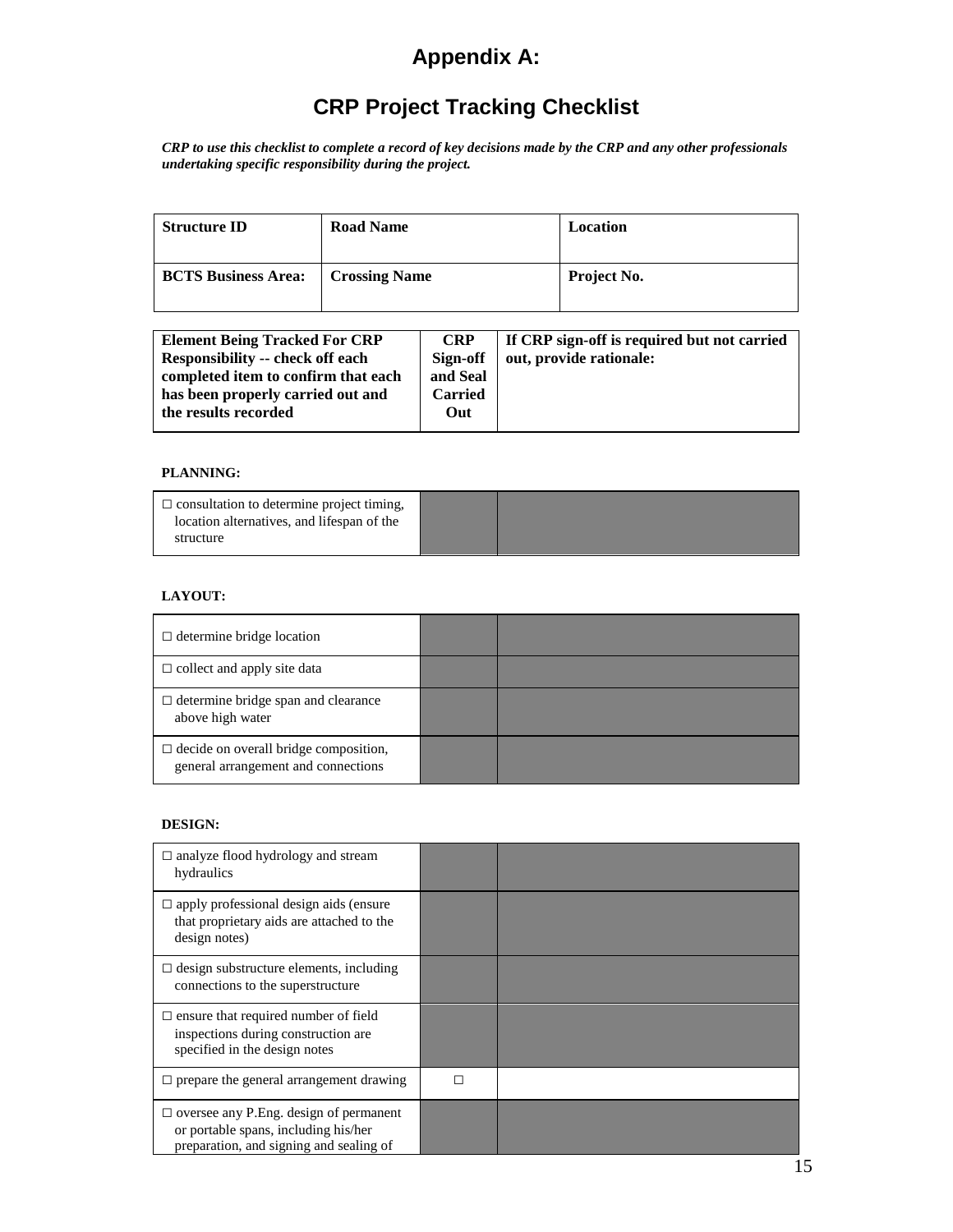| superstructure drawing<br>the |  |
|-------------------------------|--|
|                               |  |

#### **CONSTRUCTION:**

| $\Box$ carry out field inspections                                                      | Date: Element: |
|-----------------------------------------------------------------------------------------|----------------|
|                                                                                         | Date: Element: |
|                                                                                         | Date: Element: |
| $\Box$ provide assurance of general<br>conformance (FS1414 and FS138 as<br>appropriate) |                |

#### **USE AND MAINTENANCE:**

| $\Box$ enter bridge data into bridge register                                                                       |  |
|---------------------------------------------------------------------------------------------------------------------|--|
| $\Box$ provide any information in the bridge<br>register around future inspections and<br>specific elements at risk |  |

| Name of CRP: | <b>CRP</b> Signature | Date: |
|--------------|----------------------|-------|
|              |                      |       |

Seal: